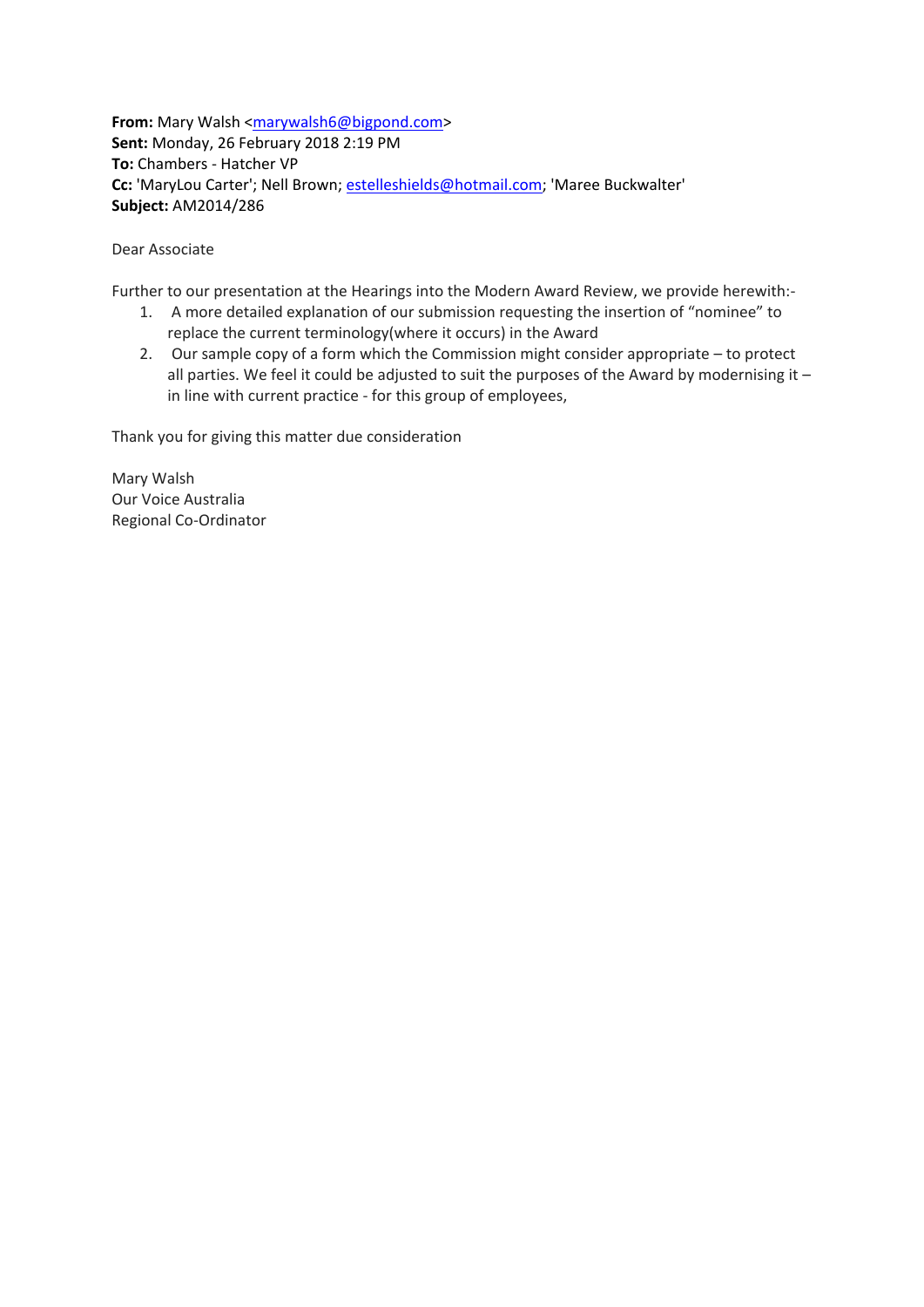

26 February, 2018

AMOD, Fair Work Commission William Street Sydney NSW 2000

Further to our submissions at the Hearings last week we provide further clarification of our request to have the words "representative, if any" replaced in the Award with the word "*nominee".*

*"Nominee*" is the terminology used in relation to those representing people who are without legal capacity by Commonwealth agencies such as Centrelink and NDIS, with Medicare recently recognising the need for representation for people who are incapacitated to access Medicare by the agency of another person. This now requires the completion of a form 'Authorisation to act on an incapacitated person's behalf for Medicare purposes', We have adapted that form as a sample document which we have attached for your consideration for the purposes of Fair Work Australia.

The appointment of a nominee for a person who lacks capacity to make decisions about complex issues in a matter of workplace industrial relations would provide consistency for our members in Supported Employment Services typically our Australian Disability Enterprises (ADE's) which are covered by the Supported Employment Services Award (SESA).

The guidelines could include a definition of *"nominee".* This could include, but not be limited to –

*parent; guardian; carer; Union representative; advocate; family member*

Similar to the other Commonwealth agencies the service would have a standardised "nominee" form. This is signed off by the relevant persons and becomes part of the vulnerable person's file.

Should a workplace situation arise in the course of the vulnerable person's employment where informed decisions need to be made by the employee, and where there is no guardianship or other decision-making arrangement in place, – the employee's appointed "nominee" is advised, informed and consulted in order for a decision to be made. The process would be detailed in accordance with information provided in the application to become a nominee - in whatever form the application to become a nominee takes.

In our view this process would be of assistance in resolving any conflict of interest with respect to the employer, would ensure the employee is provided with the level of assistance required to decide the issue at hand, while streamlining decision-making through the agency of a formally recognised nominee.

Our Voice Australia per Mary Walsh

mandal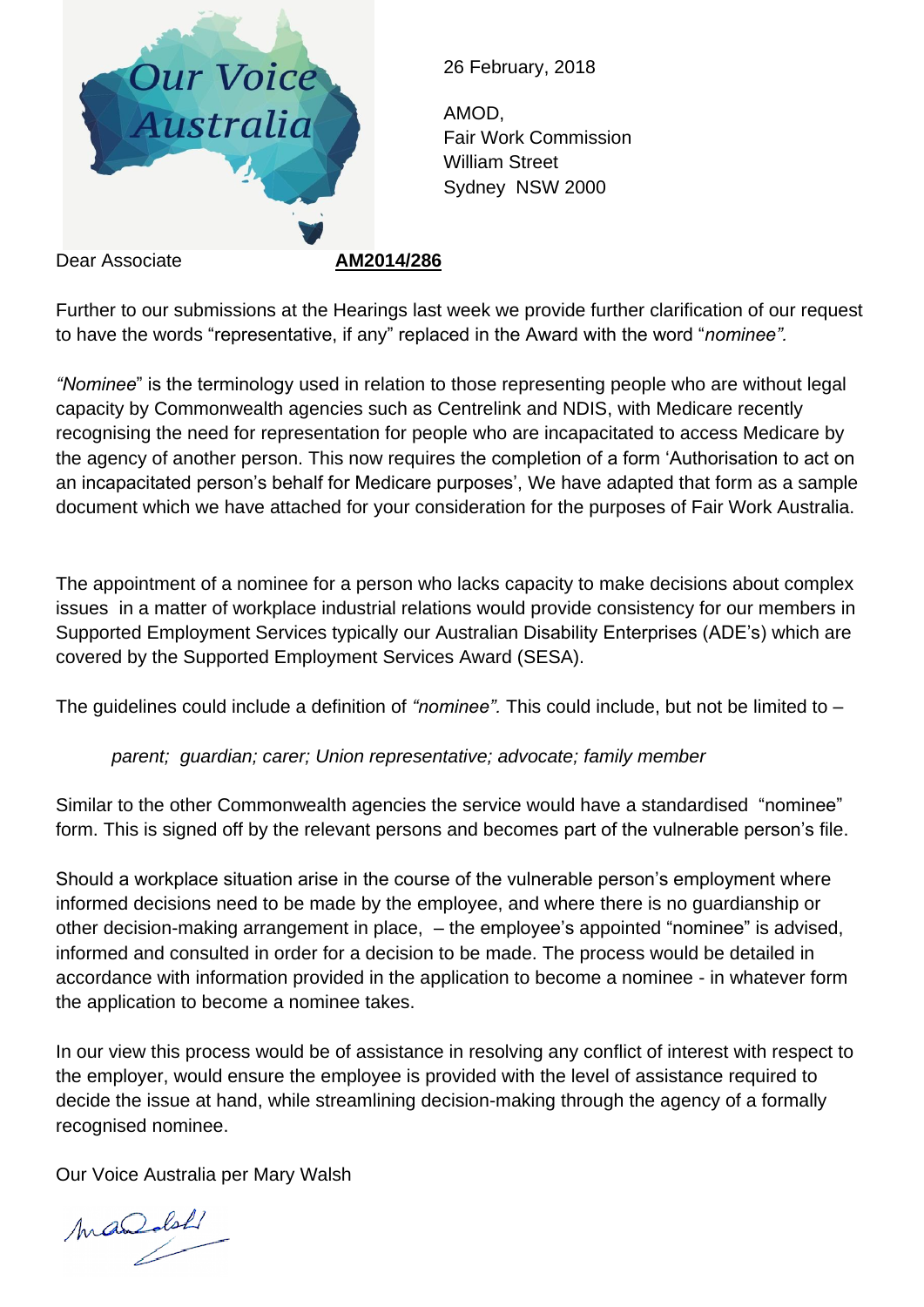# **Authorisation to act on an incapacitated person's behalf**

## **for workplace/industrial relations purposes**

**IMPORTANT**: To obtain authority to act on a person's behalf, the person must be unable to manage their own affairs because of a disability.

If the applicant herein holds a power of attorney, guardianship order, administrative order or similar legal arrangement a certified copy of such documentation should accompany this application.

For more information, go to **www.enter a relevant website/nominees** 

### **Purpose of this form**

Use this form if you want to act on behalf of someone who is incapable of managing their own affairs for Industrial Relations/Workplace purposes.

**To be a nominee you need to give us all of the following** (documents must be originals or certified copies). All 4 document types listed below must be provided.

## **1 Proof of identification**

Current photo I.D. (driver license, passport or proof of age card) **and**

## **2 Statutory declaration**

Statutory declaration stating your relationship and your responsibility to the worker with disability, **and**

## **3 Evidence of a similar arrangement**

This can include **one** of the following:

i. evidence of nominee appointment to receive Continence Aids,

ii. Payment Scheme payments on the person's behalf, **or** evidence of Centrelink nominee arrangement, **or** evidence of similar arrangements with another organisation or government agency (e.g. bank or financial institution or Medicare or NDIS). **and**

## **4 Evidence of customer's inability to manage their own affairs**

This can include **one** of the following documents (which must include the treating medical professional's name, qualification and contact details) and **must be dated within 12 months**:

- (i) letter from NDIA confirming the worker is an NDIS participant
- (ii) any recent assessment of the customer's condition or intellectual function from the specialist or psychologist **or**
- (iii) a letter from the worker's General Practitioner.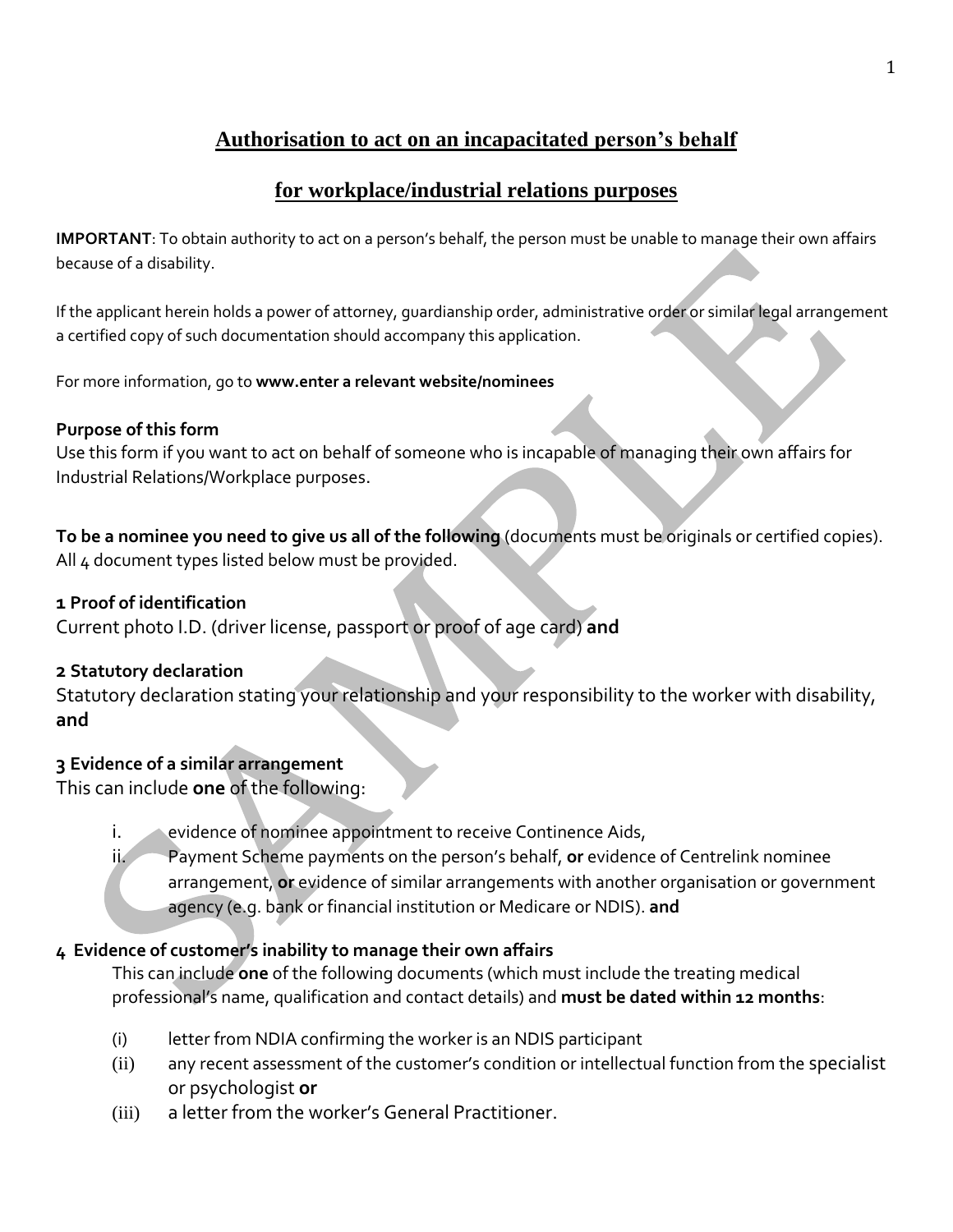# **More information -Filling in this form**

The person applying to be the nominee must complete this form.

- **Please use black or blue pen**
- Print in BLOCK LETTERS
- Mark boxes like this with a  $\checkmark$  or  $\mathrm X$

# **Returning your form**

Check that all required questions are answered and that the form is signed and dated. Return your completed form and all required original or certified documents

• by post to:

**Fair Work Commission Industrial Relations/Workplace Nominee Eligibility PO Box WESTBANDYWALLUP XXXX 1234**

**For more information** about becoming a Workplace/Industrial Relations nominee or for assistance completing this form please see the Workplace Relations Manager at the worker's place of employment or call **13X XXX**

## **Note**: **Name of Worker with decision-making incapacity**

• **1** Mr Mrs Miss Ms Other

Family name

First given name

Second given name

- 2 Gender Male Female
- **3** Date of birth
- **4** Permanent address
- **5** Postal address (if different to above)

# **Authorised representative's details**

• **1** Mr Mrs Miss Ms Other

Family name

First given name